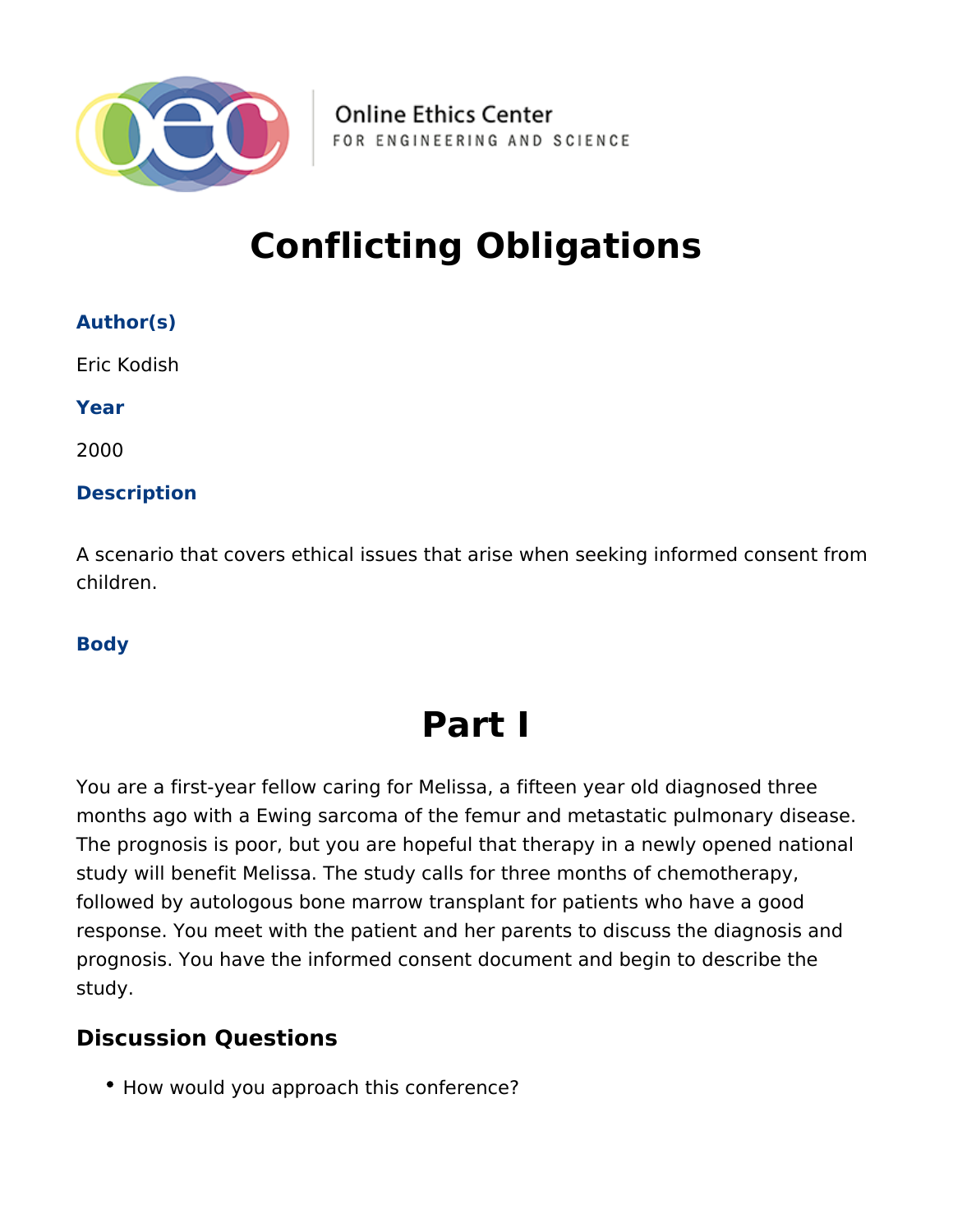- To whom would you direct your comments?
- How would you present the study?
- Would you be neutral or more directive, actually recommending enrollment?

Melissa and her parents seem to understand the information you have patiently attempted to convey, and agree to enroll in the study.

- Who should be asked to sign the consent document?
- What are the implications of the signature and of the question of who actually signs?

# **Part II**

You have prescribed a chemotherapy treatment plan according to your current open Childrens Oncology Group study, with a great deal of input from your faculty mentor. You have worked hard to cultivate a therapeutic relationship with Melissa, attempting to demonstrate both your concern for her medical well-being and respect for her emerging autonomy.

During several of your one-to-one meetings with Melissa, she expresses a desire to stop chemotherapy because of side effects of nausea and mouth sores she finds intolerable, but tells you that her parents will be devastated if she actually makes this decision. You always manage to persuade her to continue with treatment. After a difficult three months of induction chemotherapy, Melissa has a CT scan of the chest and MRI of the femur. These studies show an excellent response to therapy, and make her a good candidate to proceed with the study. The next step will be high dose chemotherapy followed by reinfusion of stem cells, a procedure known as autologous bone marrow transplant.

Suppose that you and your mentor meet with Melissa and her parents to discuss the scan results and current plan. Your mentor is relatively silent, and you do the talking.

## **Discussion Questions**

- How would you approach the subject of continuing on with the study?
- Suppose that your mentor is the PI on the study. How might your approach be affected by the fact that your mentor was the national Study Chair and a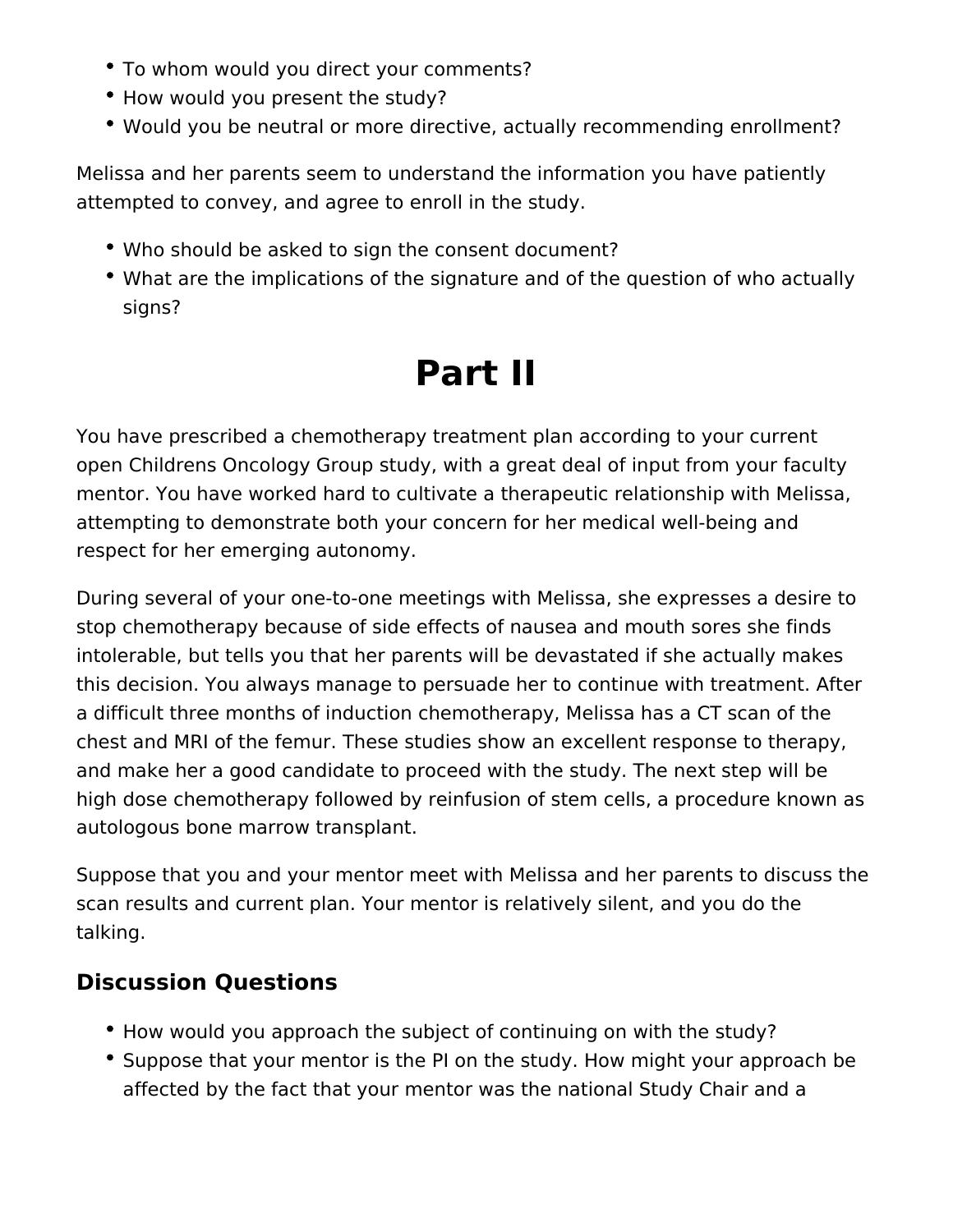powerful advocate for the research trial?

What issues might be different if Melissa was not entered on the study?

## **Part III**

You begin the conversations by acknowledging how difficult this has been for Melissa, but you emphasize her excellent response to therapy. You reinforce the initial prognostic issues but remain cautiously optimistic in the tone of your discussion.

After reviewing the expected complications during the transplant, Melissa's parents seem eager to proceed. You would like to elicit the views of Melissa herself, but your faculty mentor and Melissa's parents all signal their wish to end the meeting and proceed with the planned transplant. After the meeting, your mentor expresses that Melissa will be enrolled in the transplant portion of the study.

## **Discussion Questions**

- How can you find out what Melissa thinks?
- What do you do if everyone is not in agreement about the next step?
- How might you try to achieve consensus?
- Should you try to stop the transplant until you are able to gain her consent?

You speak with Melissa privately and discover that, as you expected, she does not wish to proceed with the transplant. She is obviously frightened, and speaks very openly about her concern that she not "let her parents down."

- What are some ways you can distinguish Melissa's legitimate fears from actual dissent?
- Is her assent to proceed absolutely necessary? Why or why not?
- Should you attempt to allay her fears about transplant or about her parents' expected reaction? Is so, how might you do this? If not, why?

### **Rights**

Use of Materials on the OEC

#### **Parent Collection**